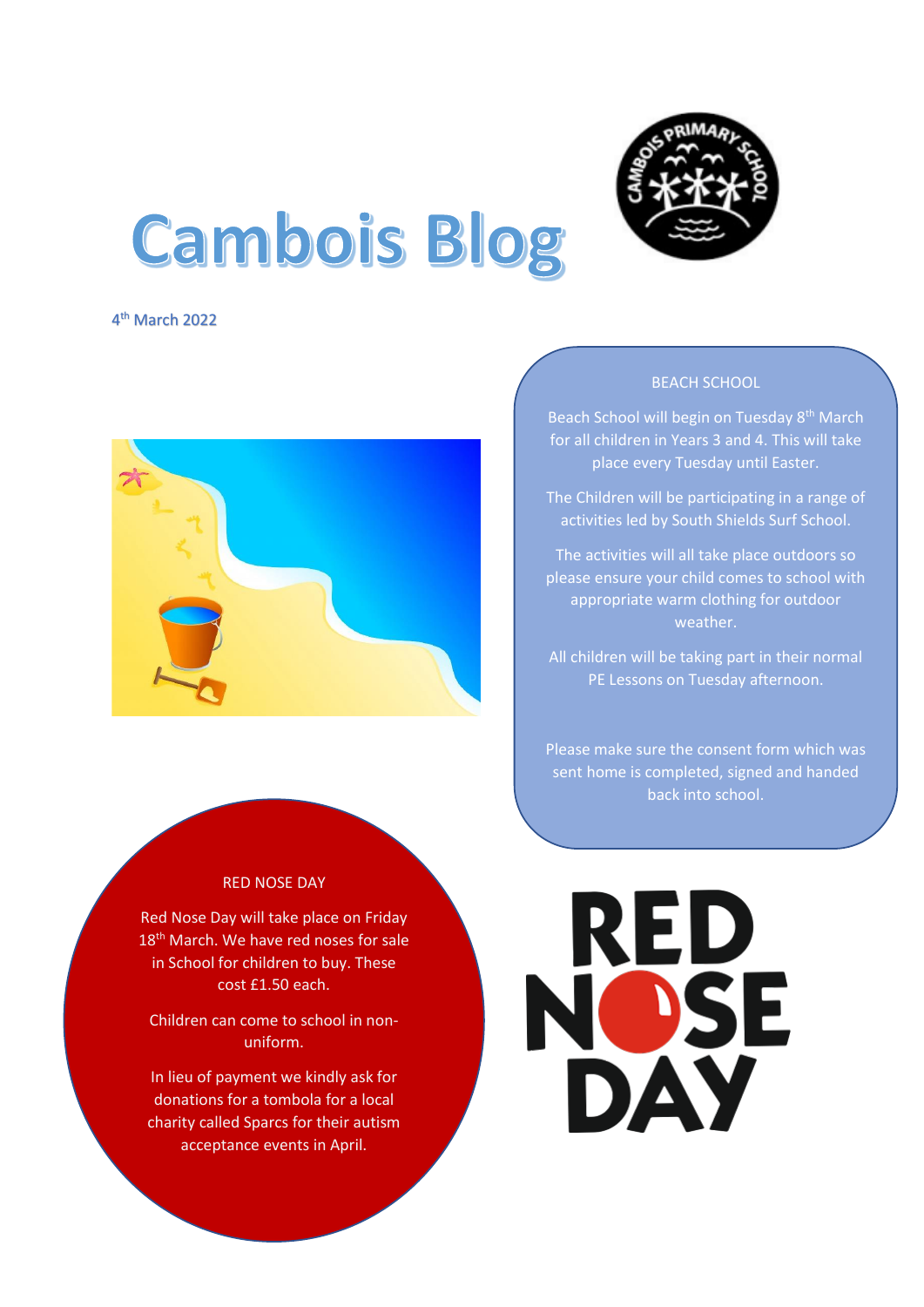### PARENTS EVENING

A reminder that parents evening will take place on the 16<sup>th</sup> March for all children in Nursery-Year 6.

A letter will be sent out with more details.





#### SWIMMING

A reminder for all parents of swimming days

On Mondays we will take Year 3 in the afternoon.

On Wednesdays we will take Years 1 & 2. This will be split into two groups and we will take half the class one week and half the next.

Year 4 will continue to attend on a Thursday.

Please ensure your child brings their swimming kit with them on the day. Children must bring a swimming costume (this must be a full costume, no bikinis), a towel and a bag to keep their kit in. Children can also bring a bottle of water and some fruit for after their swim if they would like to.